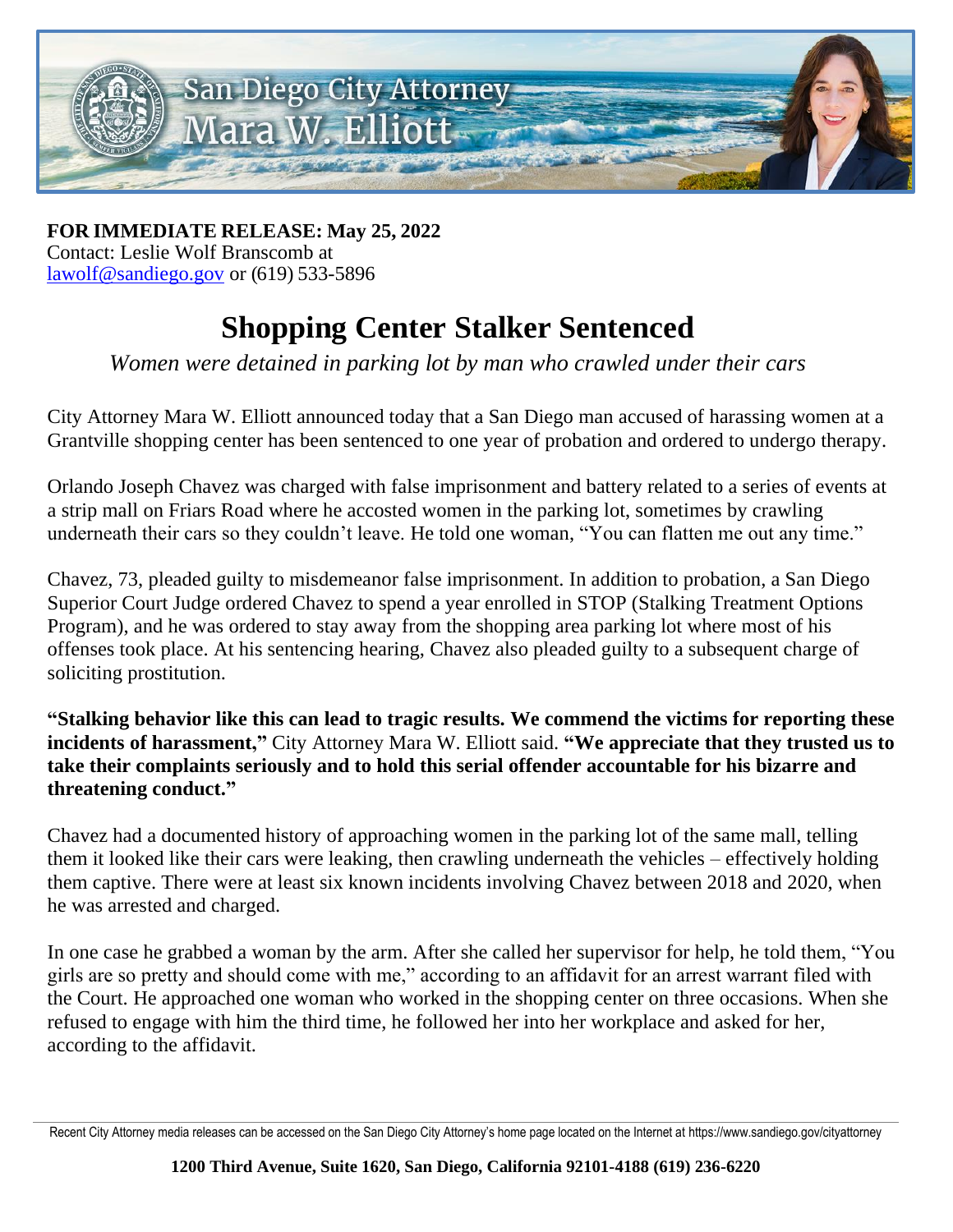Another incident was observed by an off-duty San Diego police officer, who saw Chavez climb under a woman's car. The officer ordered Chavez to come out from under the car at least five times before he did. Chavez then yelled that he wasn't doing anything wrong, got into his truck, and drove off. At least twice Chavez reportedly harassed women and then followed them in his truck as they drove out of the mall parking lot.

He approached yet another victim as she waited to pick up her children at school. He was investigated for stalking that woman for nearly two years and for slashing the tires of her husband's car.

This case was prosecuted by Deputy City Attorneys An T. Dang and Katrina Craven under the supervision of Chief Deputy City Attorney Rebecca Zipp of the City Attorney's Domestic Violence and Sex Crimes Unit.

###